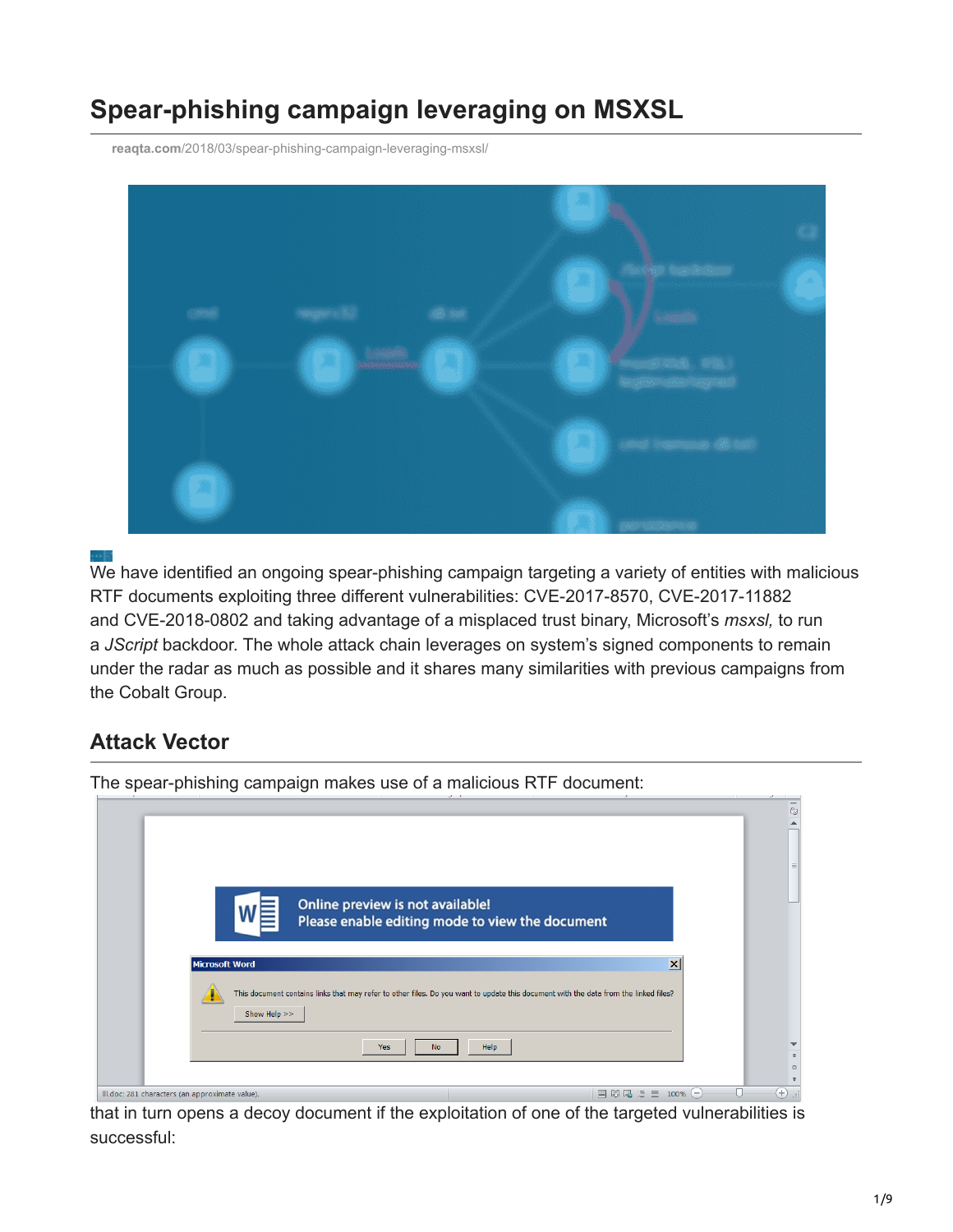

Document

A quick look at the OLE objects found in the document shows some interesting properties that we will analyze in the next section.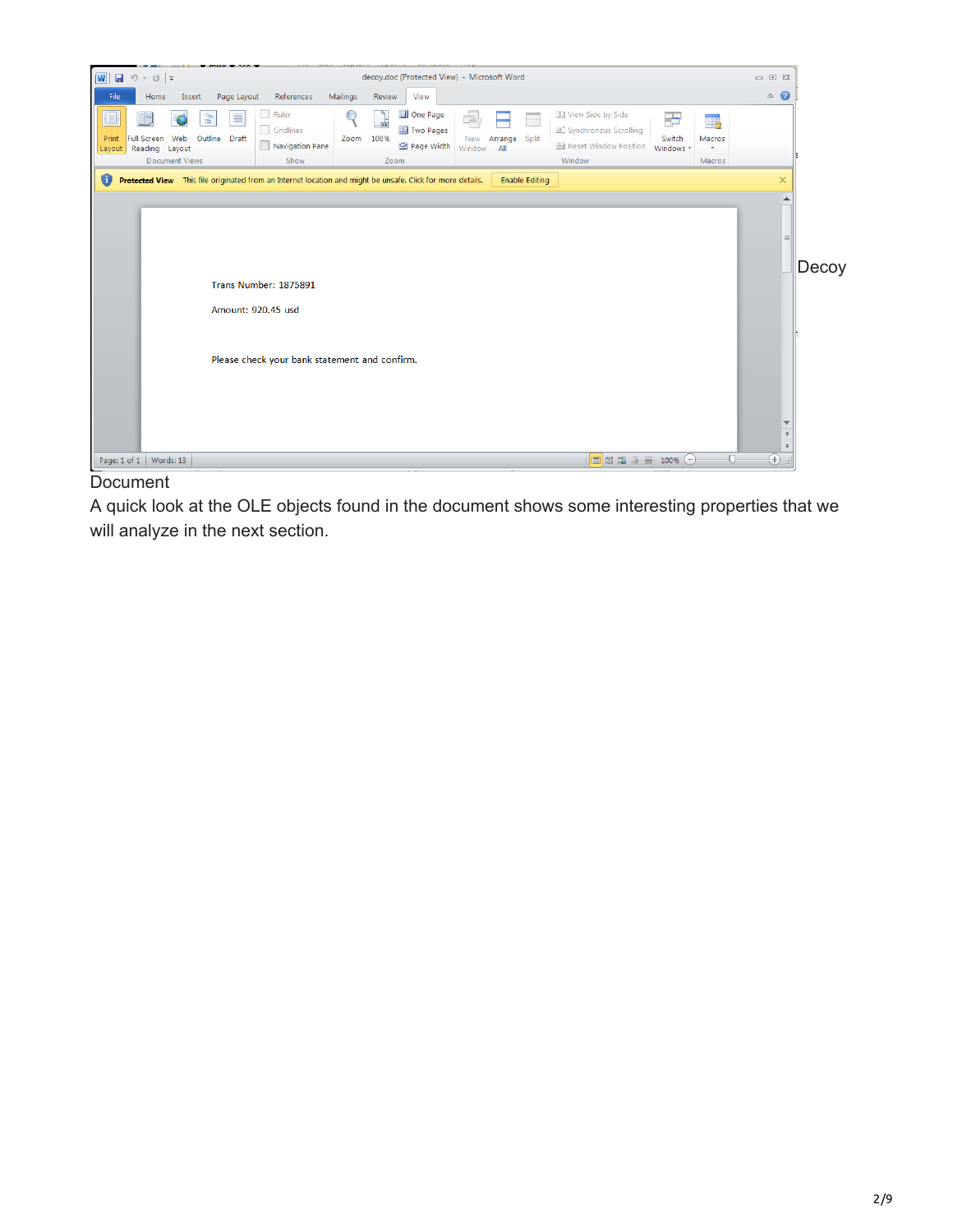| File: 'db5a46b9d8419079ea8431c9d6f6f55e4f7d36f22eee409bd62d72ea79fb8e72' - size: 571171 bytes |           |                                                                                  |                                                                                                                                                |  |  |  |  |  |
|-----------------------------------------------------------------------------------------------|-----------|----------------------------------------------------------------------------------|------------------------------------------------------------------------------------------------------------------------------------------------|--|--|--|--|--|
|                                                                                               | id  index | OLE Object                                                                       | <b>OLE Package</b>                                                                                                                             |  |  |  |  |  |
|                                                                                               |           | 0000399Dh   format id: 2 (Embedded)<br>class name: 'Package'<br>data size: 22180 | Filename: u'decoy.doc'<br>Source path:<br>u'C:\\Intel\\decoy.doc'<br>Temp path $=$<br>u'C:\\Intel\\decoy.doc'                                  |  |  |  |  |  |
|                                                                                               |           | 0000E767h   format_id: 2 (Embedded)<br>class name: 'Package'<br>data size: 305   | Filename: u'task.bat'<br>Source path:<br>u'C:\\Intel\\task.bat'<br>Temp $path =$<br>u'C:\\Intel\\task.bat'<br><b>EXECUTABLE FILE</b>           |  |  |  |  |  |
| 2                                                                                             |           | 0000EA4Bh  format_id: 2 (Embedded)<br>class name: 'Package'<br>data size: 241810 | Filename: u'dll.txt'<br>Source path:<br>u'C:\\Intel\\dll.txt'<br>Temp path $=$<br>u'C:\\Intel\\dll.txt'                                        |  |  |  |  |  |
| 3.                                                                                            |           | 00084BF1h  format_id: 2 (Embedded)<br>class name: 'Package'<br>data size: 2563   | Filename: u'2nd.bat'<br>Source path:<br>u'C:\\Intel\\2nd.bat'<br>Temp path $=$<br>u'C:\\Intel\\2nd.bat'<br><b>EXECUTABLE FILE</b>              |  |  |  |  |  |
|                                                                                               |           | 00086079h  format_id: 2 (Embedded)<br>class name: 'Package'<br>data size: 677    | Filename:<br>u'inteldriverupd1.sct'<br>Source path: u'C:\\Intel\\intel<br>driverupd1.sct'<br>Temp path = u'C:\\Intel\\inteld<br>riverupd1.sct' |  |  |  |  |  |
| 5                                                                                             |           | 0008664Fh  Not a well-formed OLE object                                          |                                                                                                                                                |  |  |  |  |  |
| 6                                                                                             |           | 000870E3h   Not a well-formed OLE object                                         |                                                                                                                                                |  |  |  |  |  |
| 7                                                                                             |           | 000896D4h  Not a well-formed OLE object                                          |                                                                                                                                                |  |  |  |  |  |

What happens after opening the document is slightly convoluted and can be summarized in:

- 1. The malicious RTF exploit on of three vulnerabilities (CVE-2017-8570, CVE-2017-11882 or CVE-2018-0802)
- 2. *eqnedt32.exe* (Microsoft Equation Editor) is ran and two instances of *cmd.exe* are executed in a chain
- 3. The last *cmd.exe* instance starts *regsrv32.exe* with a DLL (**dll.txt**) then a *decoy* document is dropped
- 4. The loaded DLL performs the following actions:
	- 1. Creates a XML file
	- 2. Creates a XSL file
	- 3. Delete itself from disk
	- 4. Create a JScript file (for persistence)
	- 5. Drops a legitimate MSXSL.exe copy
		- 1. MSXSL runs the final backdoor taken from the newly created XML and XSL files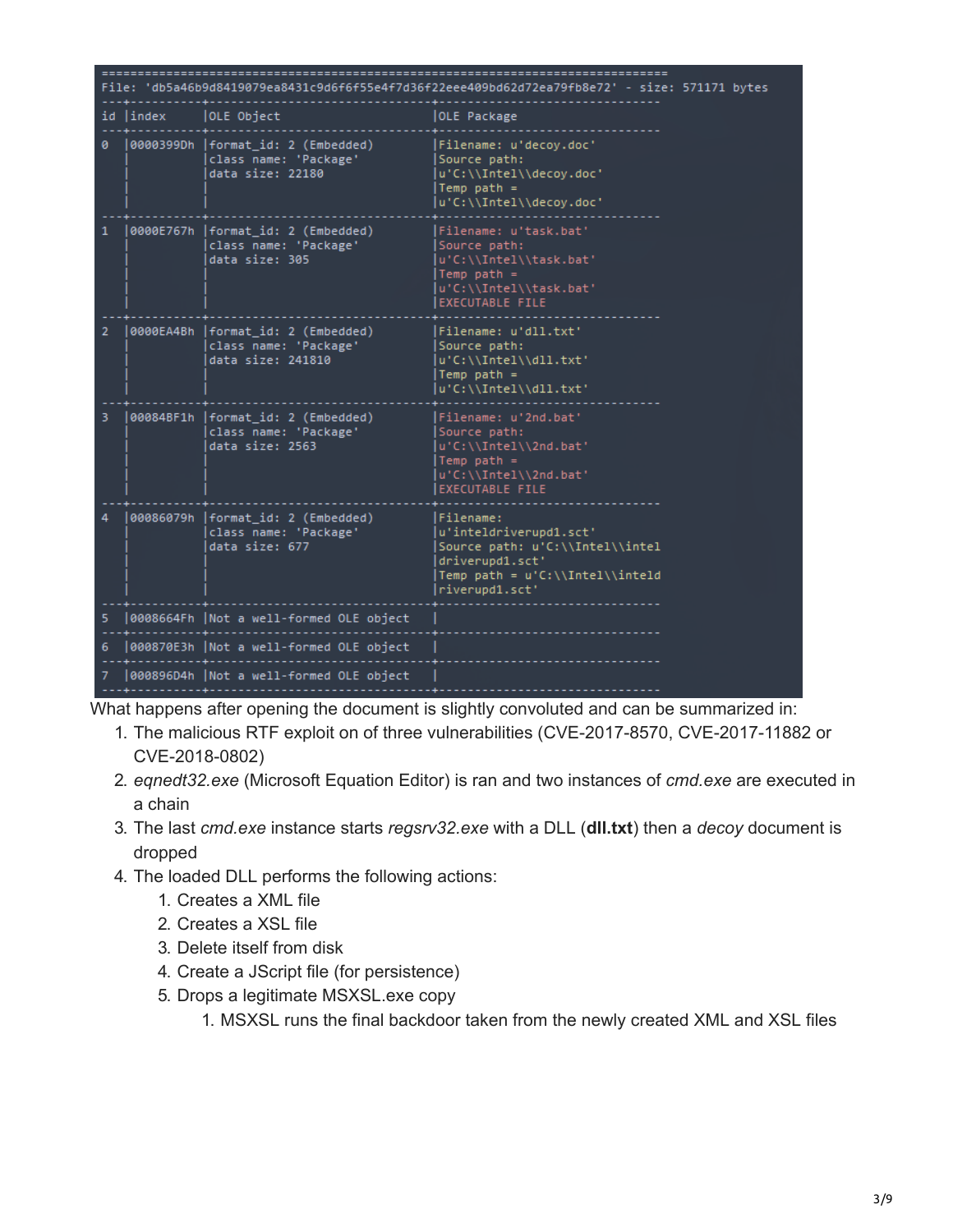

# **First Stage**

After the vulnerability has been exploited, **cmd.exe** runs *Task.bat*:

```
ECHO OFF
set tp="%temp%\block.txt"
IF EXIST %tp% (exit) ELSE (set tp="%temp%\block.txt" & copy NUL %tp% & start /b
%temp%\2nd.bat)
del "%~f0"
exit
```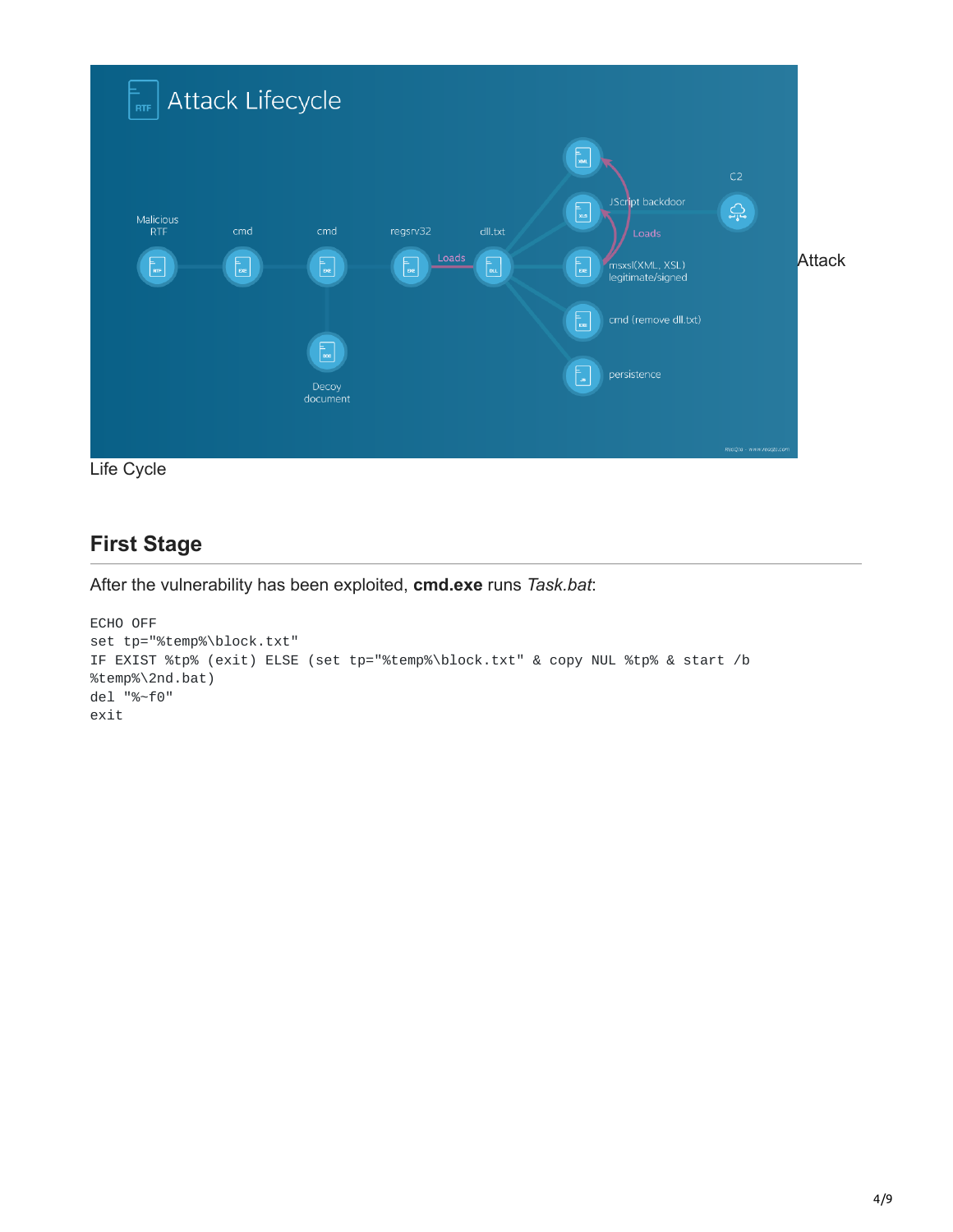

After the environment variable is set, a second batch file is launched whose task is to launch **regsrv32.exe** to load **dll.txt**, to cleanup the *temp* directory and restart winword showing the decoy document.



### loading

The main task of setting up the correct environment for the backdoor to run and remain persistent is left to **dll.txt** that performs the following operations:

- Create **c:\users\user\appdata\roaming\microsoft\f4b3a452b6ea052d286.txt**
- Create **c:\users\user\appdata\roaming\microsoft\7009b05a8c4dc1b.txt**
- Create **c:\users\user\appdata\roaming\microsoft\12a0c3af5a631493445f1d42.js**
- Drop **c:\users\user\appdata\roaming\microsoft\msxsl.exe** executable, a Microsoft legitimate executable
- Create a registry key value in **HKCU\Environmen**t with value `*UserInitMprLogonScript*` and data `**Cmd.Exe /C "%Appdata%\Microsoft\12A0C3AF5A631493445F1D42.Js"**` (logon persistence script. ATT&CK TID: [T1037](https://attack.mitre.org/wiki/Technique/T1037))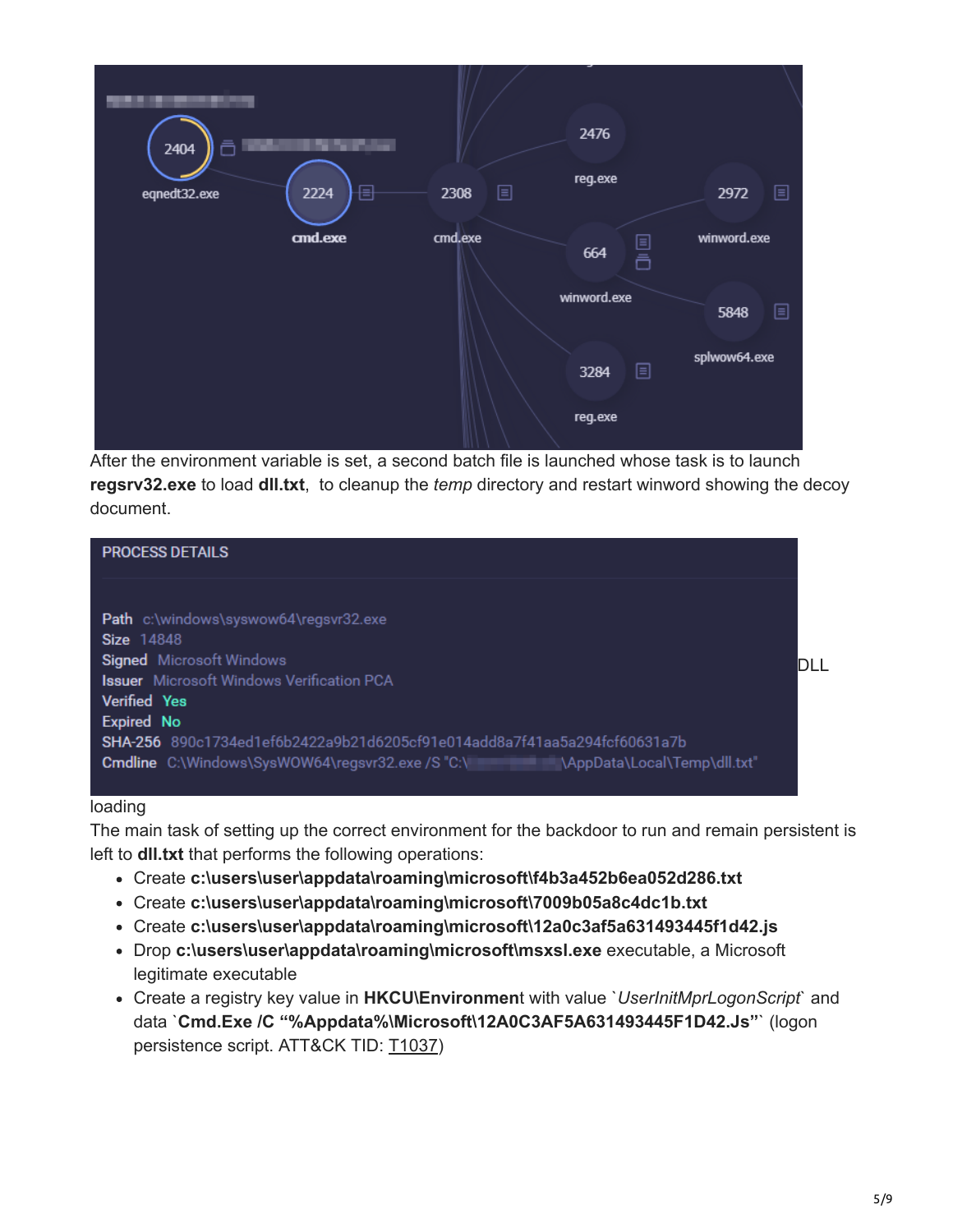

### Filesystem and Registry Activity

Immediately after an instance of *cmd.exe* is spawned to remove the *dll.txt* and *msxsl.exe* is launched, taking as argument the dropped XML file and the XSL file (containing the backdoor's code).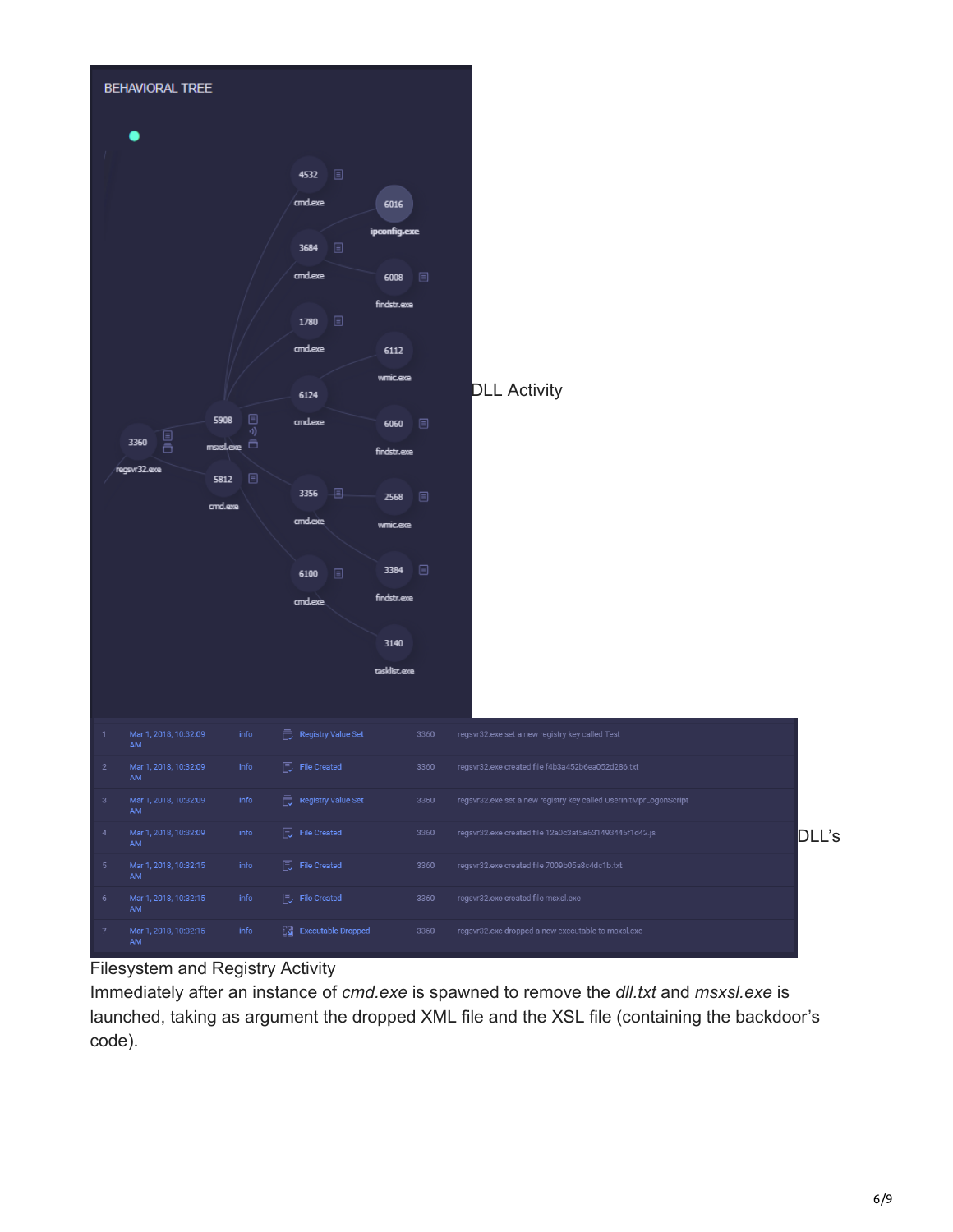

| <b>By Reybuy Cultur</b>                                                                                                                                                               |                |                                                       |                                                          | $-1$ $-1$                                                                                                                                                              |        |
|---------------------------------------------------------------------------------------------------------------------------------------------------------------------------------------|----------------|-------------------------------------------------------|----------------------------------------------------------|------------------------------------------------------------------------------------------------------------------------------------------------------------------------|--------|
| Edit View Favorites Help<br>File                                                                                                                                                      |                |                                                       |                                                          |                                                                                                                                                                        |        |
| <b>E</b> Computer<br>HKEY CLASSES ROOT<br>田<br>HKEY CURRENT USER<br>Ėŀ<br>AppEvents<br>田<br>田<br>Console<br>田<br><b>Control Panel</b><br>dummy<br>Environment<br>$\blacktriangleleft$ | Name<br>ab TMP | $ ab $ (Default)<br>ab TEMP<br>ab UserInitMprL REG SZ | <b>Type</b><br><b>REG SZ</b><br>REG EXPAND<br>REG EXPAND | <b>Data</b><br>(value not set)<br>%USERPROFILE%\AppData\Local\Temp<br>%USERPROFILE%\AppData\Local\Temp<br>cmd.exe /c "%appdata%\Microsoft\12A0C3AF5A631493445F1D42.js" | ∥Logon |
| Computer\HKEY CURRENT USER\Environment                                                                                                                                                |                |                                                       |                                                          |                                                                                                                                                                        |        |

### Script Persistence

It's notable the use of *msxsl.exe* which is the real commandline utility used to perform Extensible Stylesheet Language (XSL) transformations using Microsoft's XSL processor. This executable can be [abused](https://twitter.com/subTee/status/877616321747271680) to run JScript code:

C:\Users\User\AppData\Roaming\Microsoft\msxsl.exe

"C:\Users\User\AppData\Roaming\Microsoft\F4B3A452B6EA052D286.txt"

"C:\Users\User\AppData\Roaming\Microsoft\7009B05A8C4DC1B.txt"



### **Backdoor**

The backdoor is written in JScript and it's capable of performing the following operations:

- reconnaissance via **wmi** and other windows tools
- run executables using **cmd.exe**
- load dll files using **regsvr32.exe**
- download and run new scripts
- remove itself
- check for AntiVirus software
- c2 communication using a js implementation of RC4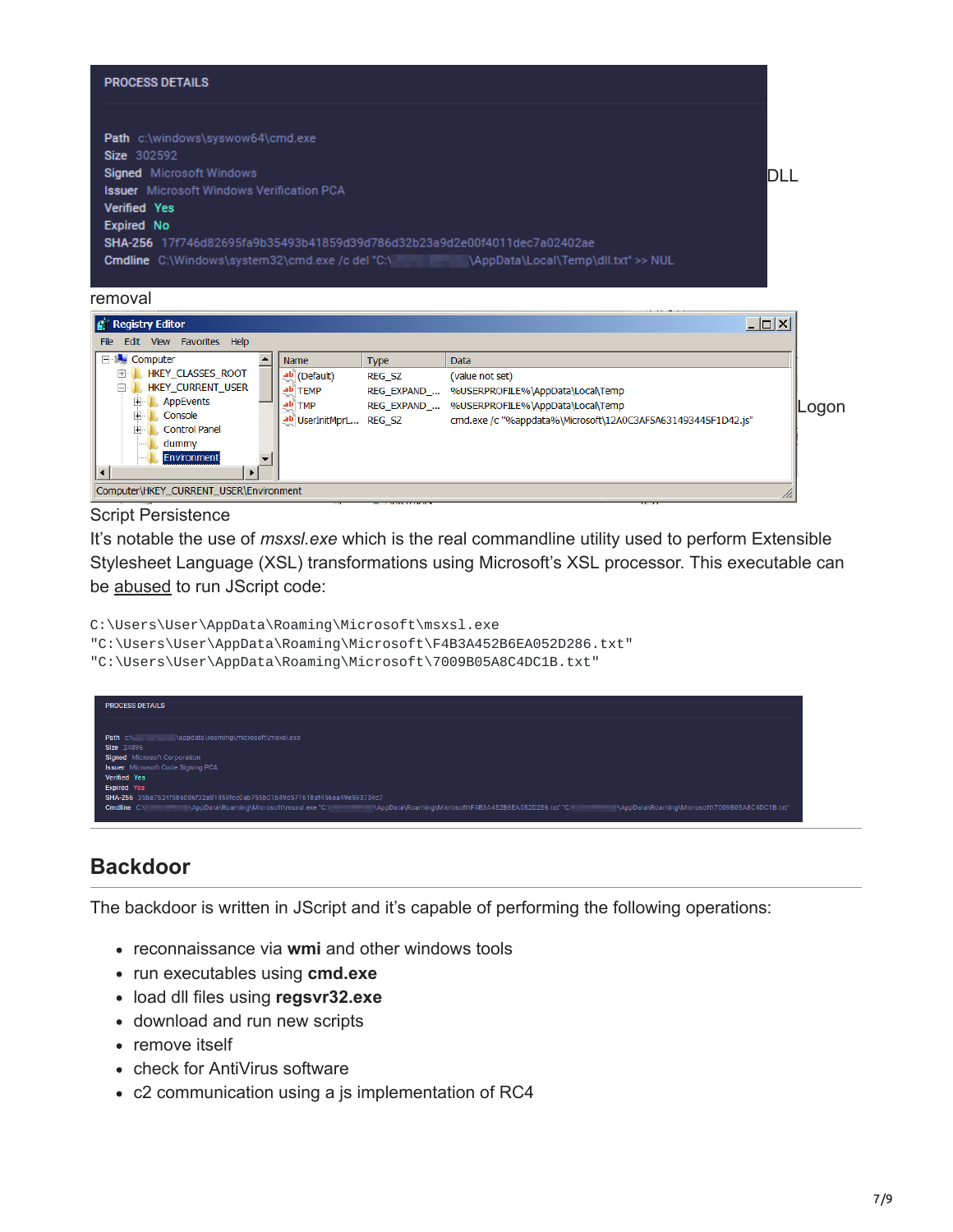

### Backdoor deobfuscated

Any kind of script can be run by the backdoor so its capabilities are potentially unlimited. Different antivirus software are checked, this is apparently not done to prevent the backdoor from running, instead the information is sent back to the C2 possibly to provide the operators with knowledge about their victims before deploying more sophisticated scripts that might raise alarms. The C2 address we found in this campaign

is: **https://mail[.]hotmail[.]org[.]kz/owalanding/ajax[.]php** which appears to be a hostname registered in Kazakhstan registered back in 1994 so most likely it was compromised by the attackers and used as C2.